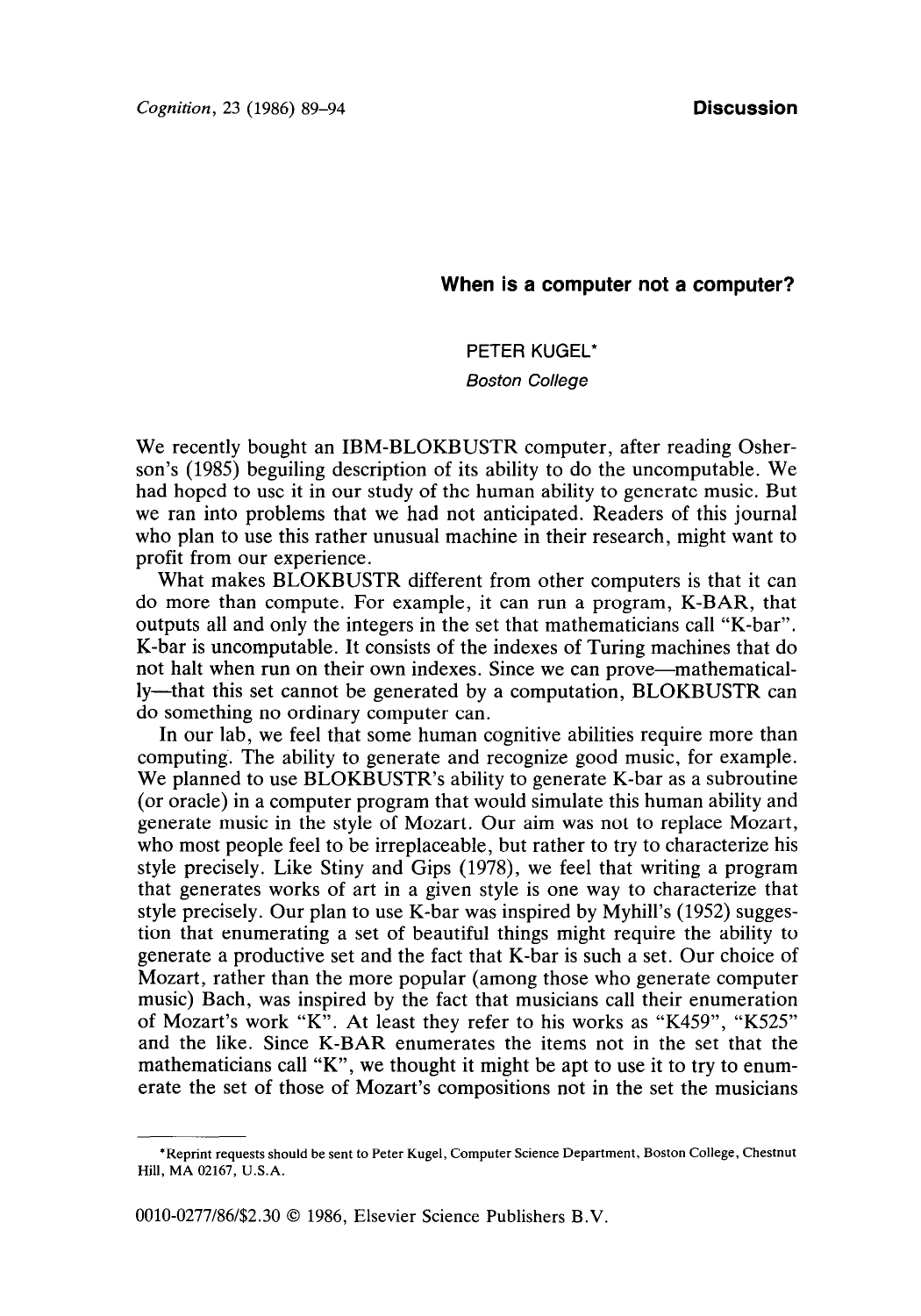Osherson (Osherson, Stob, & Weinstein, 1986), I am a fan of uncomputable models of the mind (Kugel, 1986). But I have serious reservations about our ability to build machines that do the uncomputable in a useful way. Fortunately, I don't think that it is necessary to build an "uncomputing machine" to use such machines as models for either computers or the mind.

There are at least three ways that a computer might do more than compute. One way is incidentally. A computer does something incidentally when it does so in ways that depend on accidental aspects, or "side effects", of its implementation. For example, a computer's printer might accidentally do something randomly that could not be fully duplicated by a computation. But, until we figure out how to harness such incidental behaviors to our purposes, they do not do anything we can use. True, they might require uncomputable models for their characterization and the rhythms of human speech might, as Osherson suggests, be such an incidentally uncomputable aspect of human behavior. Incidental uncomputable behavior is uncomputable but we may not be able to harness it to our purposes.

The second way that a computer can do more than compute is *usefully*. A computer does something usefully if we can use what it does to do things we want done. Computers might be able to do things incidentally without our being able to use what they do and what seems to be "broken" in our BLOK-BUSTR is this link between what it does and our ability to use what it does. Perhaps its hardware is doing something uncomputable, but we cannot figure out how to use that behavior to get it to smudge the output as we want it smudged. Alas, Osherson seems to have forgotten to tell us how that link works.

The third way a computer might do more than compute, or "not be a computer" as the title of the note suggests, is *theoretically*. We do know how to get a machine to do the uncomputable theoretically *and* we know how to use it to do things that are (theoretically) useful. Theoretical trial and error machines, for example, produce uncomputable results that can do induction (Angluin & Smith, 1985). But trial and error machines are theoretical, and like Turing machines, they cannot be built. They require not only the unlimited memory of the Turing machines, but also unlimited time-a luxury that real people and real machines do not have available to them.

Neither Turing machines nor trial and error machines can be built, but real computers can approximate the behavior of both. There is, however, an important difference between the resulting approximations. When a computing machine approximates the outputs of a Turing machine, it does only some of the outputs correctly. Thus, for example, a real computer cannot even add the way a theoretical Turing machine adds. We expect our (theoretical) adding machines to be able to add any two numbers, no matter how large.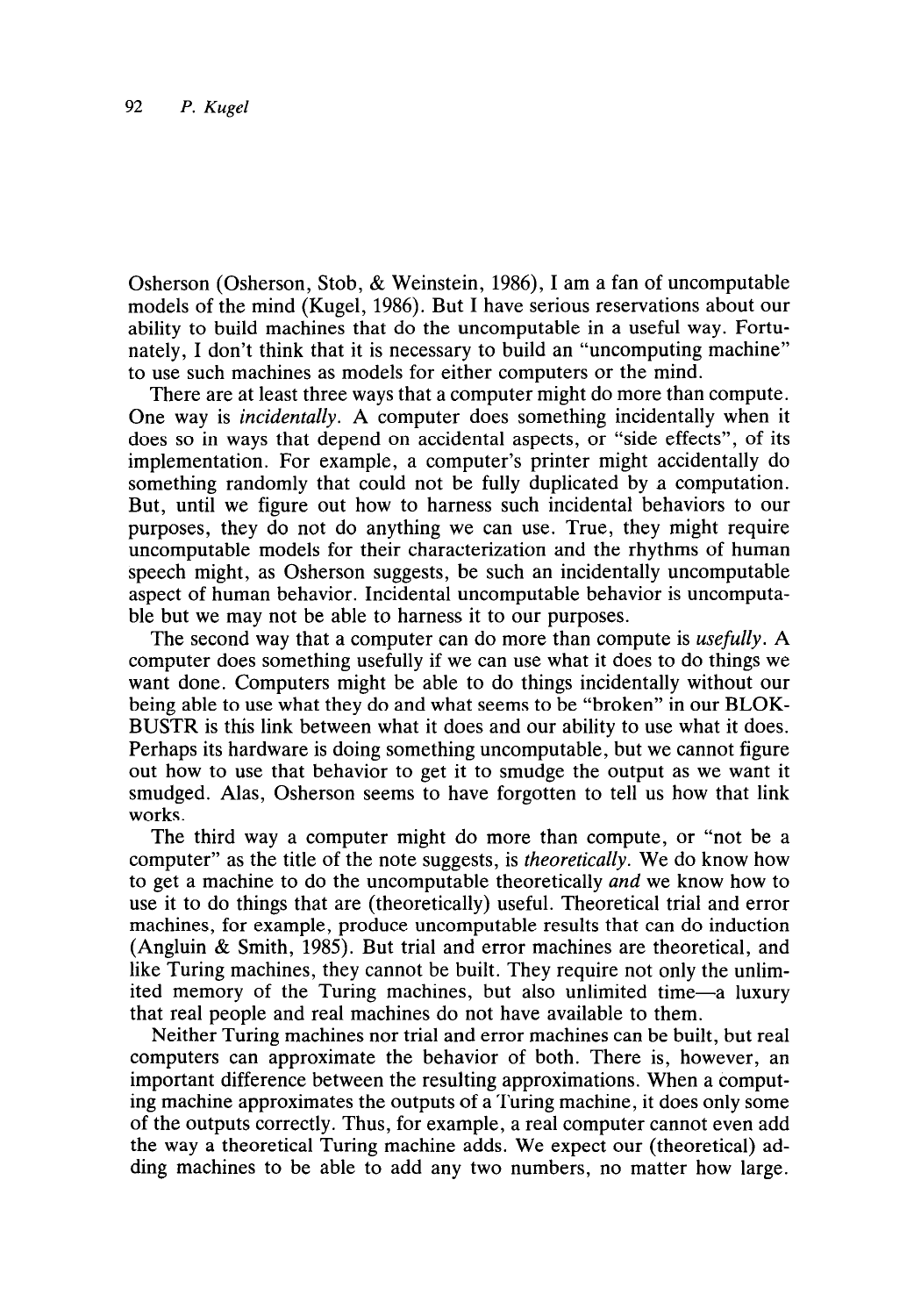Given any real machine—and even super-computers are not exempt here we can define a number so large that the machine, with all the memory resources at its command, cannot even represent one, let alone add two of them.

A computer's approximation of the results of a trial and error machine, however, are different. A trial and error machine differs from a computing machine in that we count its last output rather than its first and if the machine does not do us the courtesy of halting after its first output, we cannot always be sure when we have even one result in hand. For example, a trial and error machine, trying to prove Fermat's Last Theorem, by looking through all the positive integers for counterexamples, may tell us it "thinks" the theorem is true because it has not yet found a counterexample. But I would not be willing to rely on that result in anything like the way I am willing to trust the computer's conclusion that  $1234 + 567 = 1801$ . If there is some way we can get a trial and error result that is final in finite time (and if we could, we could enumerate K-bar), I wish somebody would show it to me. Nobody has, yet. And that is why I am doubtful about our ability to fix BLOKBUSTR.

Fortunately, we don't need to be able to build machines that do more than compute to use them as models. Many sciences work with models that cannot be realized in the actual world. For example, theoretical physics use bodies whose masses are concentrated at a single point, even though theoretical physicists know that such bodies are physically impossible. Science depends on theoretical models that can be studied mathematically, but it does not depend on our ability to build physical versions of these abstract models. Theoretical models are ways of looking at things, and not ways of building things.

They can be used to *guide* the way we build things. For example, Turing's study of the theoretical Turing machines led to the several ideas (the idea of a universal machine, the idea of the program) that in turn led to the building of real computers during the Second World War. Similarly, results about machines that can do more than compute might lead to ideas for using computers to do practical things in the real world. The results of Shapiro (1981), for example, might do precisely that.

Theoretically, computing machinery can be used to do more than compute. Perhaps physical computers can be made to do more than compute and do it in a way that we can use too. But I can't figure out how to go about it. Analog schemes, like those we tried to use in our ink, tend to violate laws of physics and to have "readout" problems. They often require actual infinitesimals, which cannot be physically realized, and it is hard to interpret their outputs with the kind of precision that doing the uncomputable seems to require. Trial and error schemes seem to give us results that we cannot